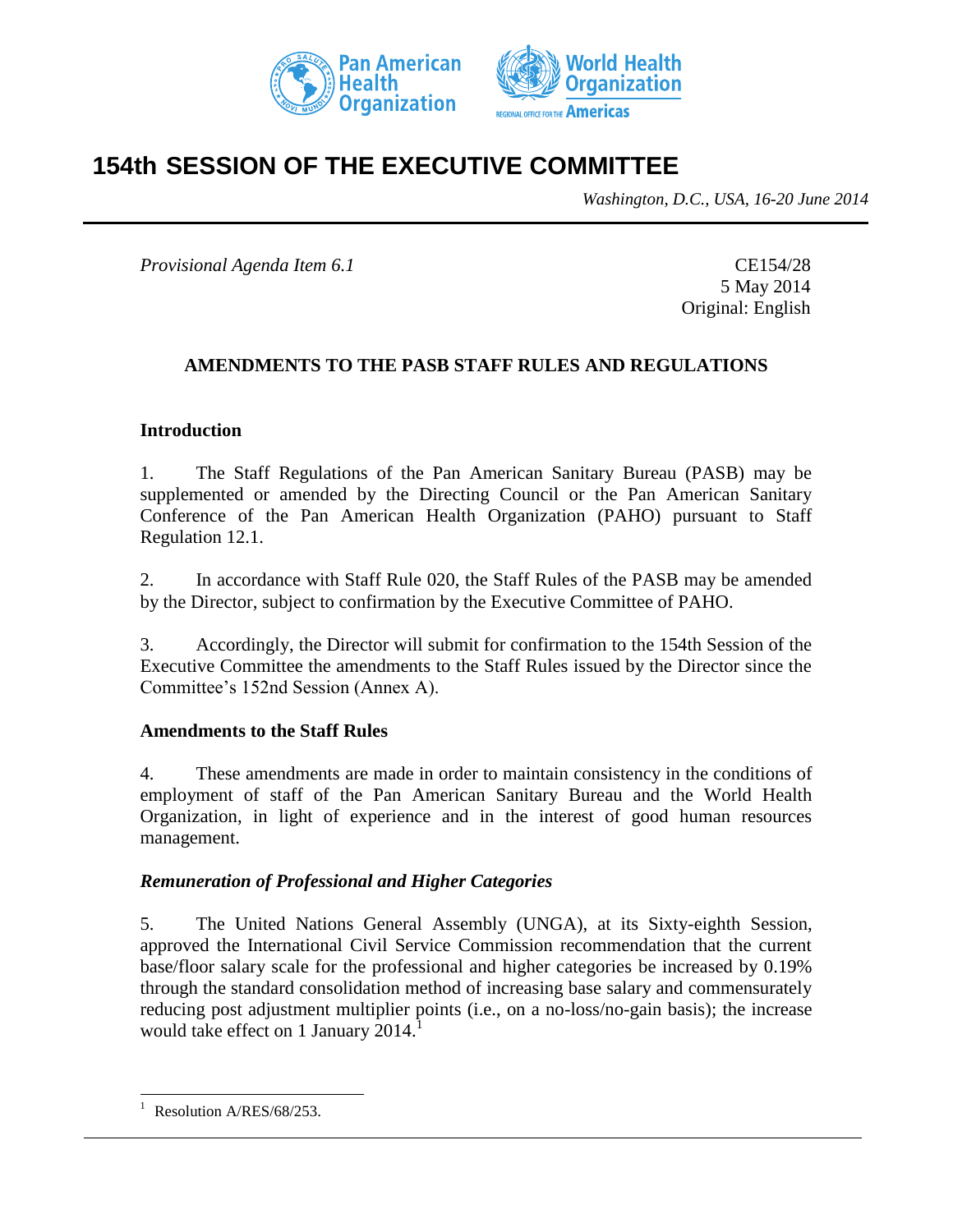6. Amendments to Appendix 1 of the Staff Rules have been prepared accordingly and appear in Annex B of this document.

## *Salaries of Staff in Ungraded Posts and the Director's Salary*

7. As a result of the change in salary for staff in the professional and higher categories, a similar revision of salaries for the posts of Director, Deputy Director, and Assistant Director is also required.

8. Using the same process of consolidating post adjustment multiplier points into the base salary on a no-loss/no-gain basis, the salaries for these three positions have been adjusted accordingly. According to Staff Regulation 3.1, the salary of the Director shall be fixed by the Executive Committee. The salaries of the Deputy Director and Assistant Director shall be determined by the Director of the Bureau with the approval of the Executive Committee.

## *Review of the Level of the Education Grant*

9. The UNGA also approved at its Sixty-eighth Session a special measure, allowing reimbursement of expenses related to education up to the maximum established for the United States dollar inside the United States zone, for three English-curriculum schools in Brussels—namely, the International School of Brussels, the British School of Brussels, and St. John's International School—as from the academic year in progress on 1 January  $2013<sup>2</sup>$ 

10. Amendments to Appendix 2 of the Staff Rules have been prepared accordingly and are set out in Annex C.

## *Assignment Grant*

11. Staff Rule 365 has been reorganized for clarity, to separate the provisions applicable to fixed-term staff and those applicable to temporary staff, to better define the two components of the assignment grant, and to introduce new Rule 365.5.2 on reappointment to the same duty station within one year of the date of separation.

12. Staff Rule 365.1 has been amended to identify the two components of the assignment grant and to remove reference to staff holding temporary appointments. (Temporary appointments have been moved to Staff Rule 365.6.)

13. Staff Rule 365.2 addresses the per diem portion of the assignment grant.

<sup>&</sup>lt;sup>2</sup> Ibid.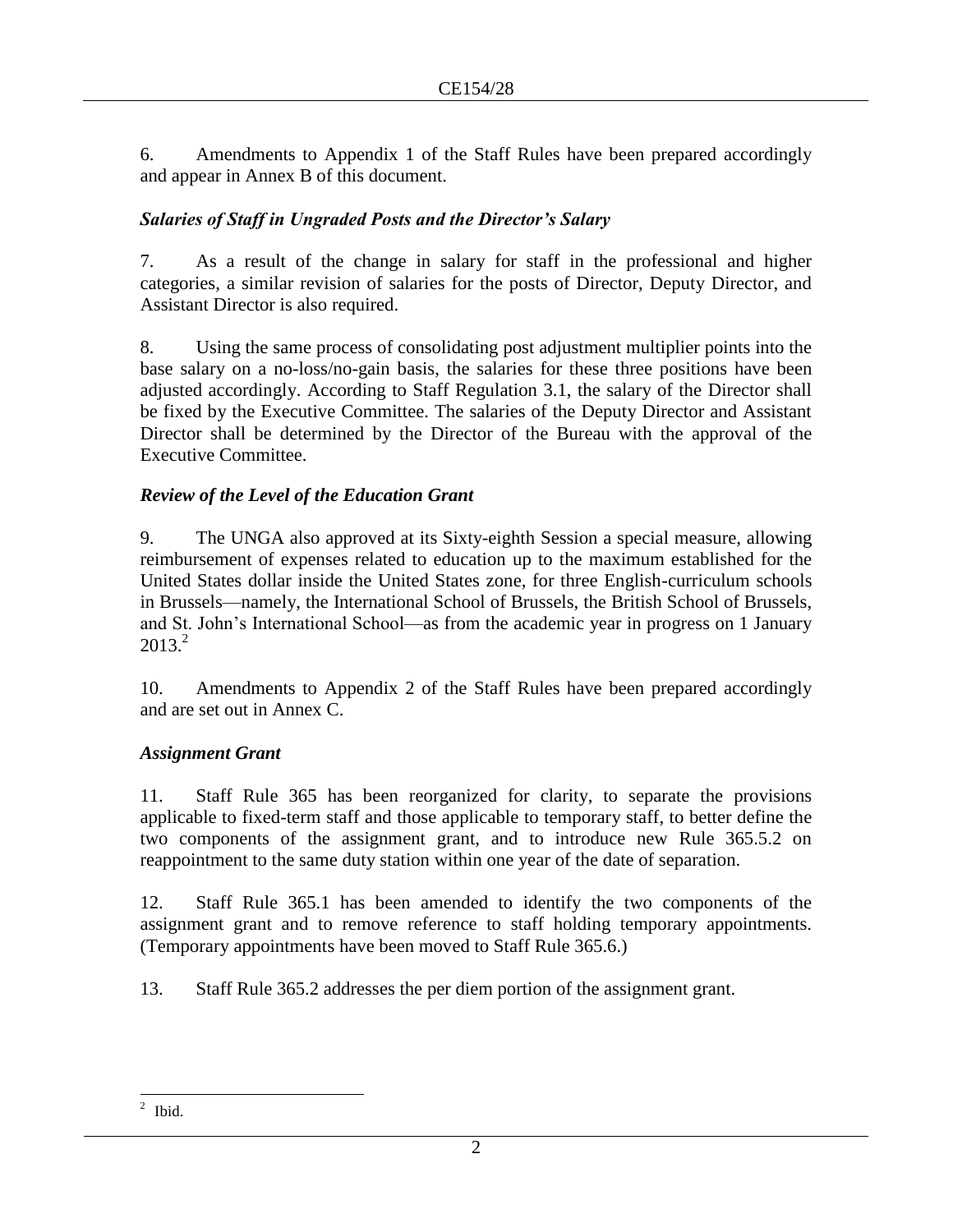14. New Staff Rule 365.2.2 contains text from former Staff Rule 365.1.2 and defines "eligible dependents" and, for consistency with the World Health Organization, to delete the six-month required stay at the duty station.

15. New Staff Rule 365.2.3 clarifies the entitlement of a dependent child not residing with the staff member due to school attendance.

16. Staff Rule 365.3 addresses and more clearly defines the lump sum portion of the assignment grant.

17. Staff Rule 365.4 has been reworded for clarity.

18. New Staff Rule 365.5.1 is former Staff Rule 365.2 renumbered.

19. New Staff Rule 365.5.2 has been added to address payment of the Daily Subsistence Allowance (DSA) portion of the assignment grant when a staff member who was separated from service is offered a new appointment to the same duty station within one year of separation. This rule is being introduced to provide consistency in the application of the grant and to prevent the possible misuse of the temporary appointment contract.

20. Staff Rule 365.6 has been amended to consolidate and clearly define the assignment grant entitlement for staff holding temporary appointments.

## *End-of-Service Grant*

21. Staff Rule 375 has been amended to clarify that qualifying staff members holding fixed-term appointments of limited duration are entitled to an end-of-service grant.

## *Within-Grade Increase Based on Service Time*

22. Staff Rule 555.2, which ceased to have effect as of August 2013, has been deleted. Staff Rule 555.1 has consequently been renumbered.

## *Adoption Leave*

23. Staff Rule 765 has been amended to clarify the entitlement to adoption leave for staff holding fixed-term appointments and for those holding temporary appointments.

## **Financial Implications**

24. The financial implications of the amendments in the 2014-2015 biennium are minimal.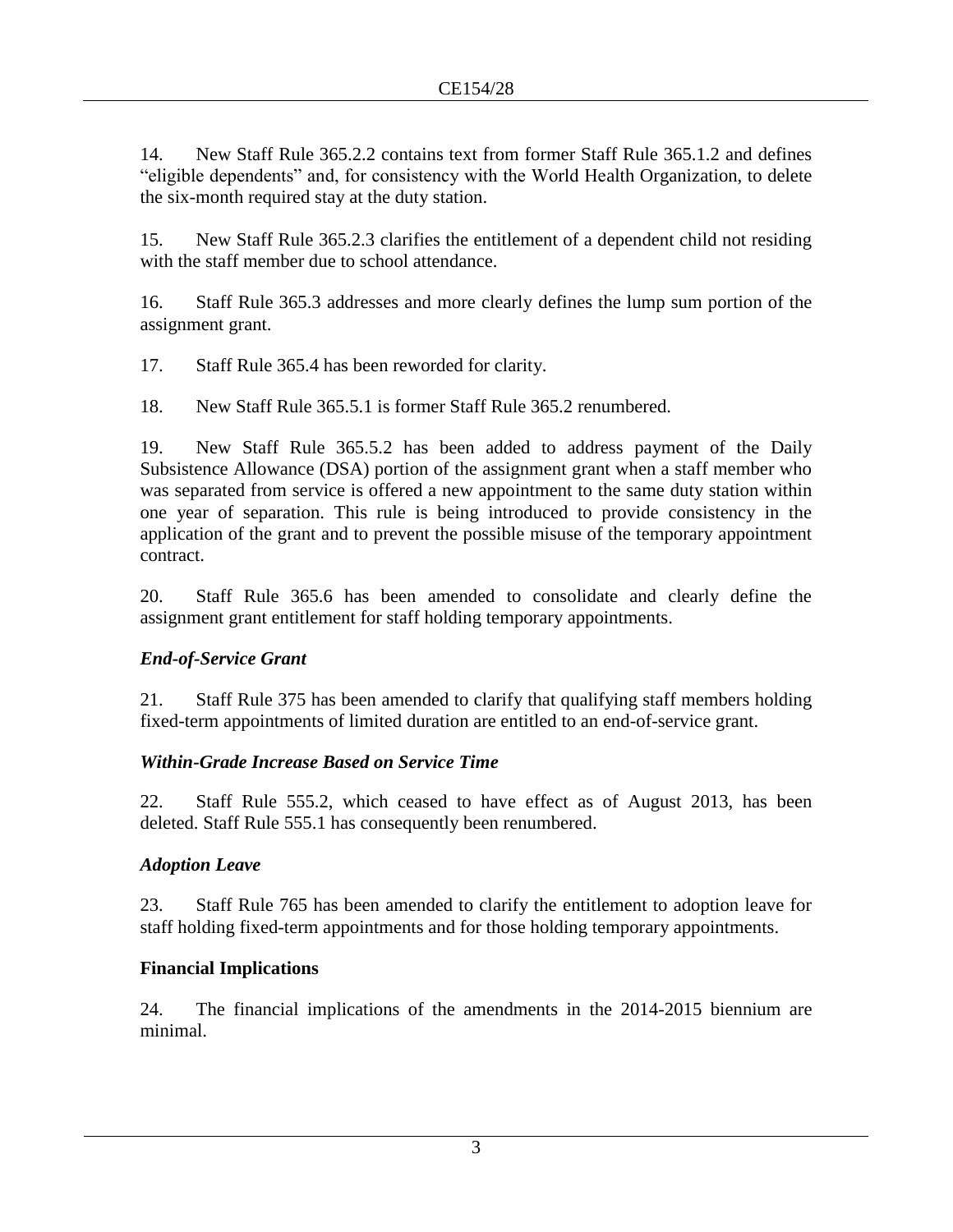## **Action by the Executive Committee**

25. The Executive Committee is requested to review the Amendments to the PASB Staff Rules contained in the present document, and consider approval of the proposed resolution attached as Annex D.

Annexes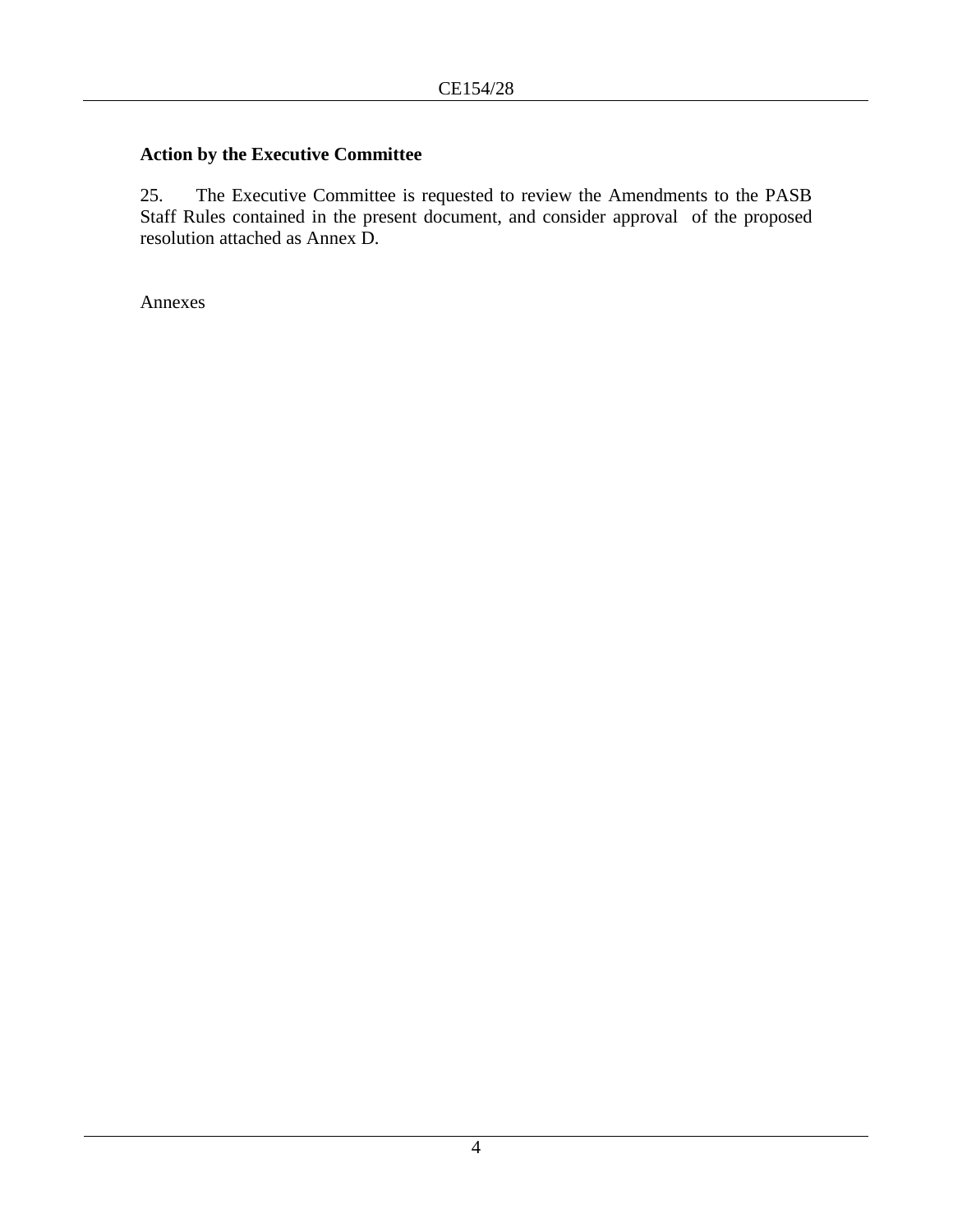## **Annex A**

#### **Amendments to PASB Staff Rules Issued by the Director since the 152nd Session of the Executive Committee**

| <b>FORMER TEXT</b>                                                                                                                                                                                                                                                                                                                                                                                                                                                                                                                                                                 | <b>NEW TEXT</b>                                                                                                                                                                                                                                                                                                                                                                                                                                                                                                                                                                                                                                                                                                                                                              |  |  |  |  |
|------------------------------------------------------------------------------------------------------------------------------------------------------------------------------------------------------------------------------------------------------------------------------------------------------------------------------------------------------------------------------------------------------------------------------------------------------------------------------------------------------------------------------------------------------------------------------------|------------------------------------------------------------------------------------------------------------------------------------------------------------------------------------------------------------------------------------------------------------------------------------------------------------------------------------------------------------------------------------------------------------------------------------------------------------------------------------------------------------------------------------------------------------------------------------------------------------------------------------------------------------------------------------------------------------------------------------------------------------------------------|--|--|--|--|
| 365.<br><b>ASSIGNMENT GRANT</b>                                                                                                                                                                                                                                                                                                                                                                                                                                                                                                                                                    | 365.<br><b>ASSIGNMENT GRANT</b>                                                                                                                                                                                                                                                                                                                                                                                                                                                                                                                                                                                                                                                                                                                                              |  |  |  |  |
| 365.1<br>On authorized travel upon appointment or<br>upon reassignment to an official station for a period<br>of at least one year, staff members, except those<br>holding temporary appointments as defined in Rule<br>420.4, shall be paid an assignment grant. The<br>amount of the grant shall be the equivalent of:                                                                                                                                                                                                                                                           | 365.1<br>On authorized travel upon appointment or<br>upon reassignment to an official station for a period<br>of at least one year, a fixed-term staff members<br>except those holding temporary appointments<br>as defined in Rule 420.4, shall will be paid an<br>assignment grant. The amount of the grant shall<br>be the equivalent of. The assignment grant<br>consists of two components: a) the Daily<br>Subsistence Allowance (DSA) travel per diem<br>applicable to both removal and non-removal<br>duty stations, and b) the lump sum portion for<br>non-removal duty stations only. (See, Staff<br>Rule 365.6 with respect to temporary staff.)                                                                                                                  |  |  |  |  |
|                                                                                                                                                                                                                                                                                                                                                                                                                                                                                                                                                                                    | 365.2 The per diem portion of the assignment<br>grant will be paid to fixed-term staff members<br>as follows:                                                                                                                                                                                                                                                                                                                                                                                                                                                                                                                                                                                                                                                                |  |  |  |  |
| 365.1.1 travel per diem in respect of the staff<br>member for a period of 30 days from arrival at the<br>official station;                                                                                                                                                                                                                                                                                                                                                                                                                                                         | 365.1.1 365.2.1 travel per diem in respect of the<br>with respect to a staff member himself or herself,<br>an amount equal to for a period of 30 days from<br>of full per diem as of the date of arrival at the<br>official station;                                                                                                                                                                                                                                                                                                                                                                                                                                                                                                                                         |  |  |  |  |
| 365.1.2 travel per diem for 30 days at half rate,<br>after their arrival, in respect of each entitled family<br>member accompanying or joining the staff member<br>at the duty station for at least six months. This<br>portion of the assignment grant for a dependent<br>child studying outside the duty station is paid in<br>conjunction with the first round trip to the official<br>station provided that the child is expected to return<br>to the duty station for future school vacations.<br>Upon reaching age 21, children are not entitled to<br>the assignment grant. | 365.1.2 365.2.2 travel per diem for 30 days at<br>half rate, after their arrival, in respect of each<br>entitled family member with respect to the staff<br>member's spouse and dependent children<br>accompanying or joining the staff member at the<br>duty station, for at least six months, per diem for<br>30 days at half rate as of the date of their arrival<br>at the duty station;<br>365.2.3 This portion of the assignment grant<br>for with respect to a dependent child studying<br>outside the duty station, per diem as defined in<br>365.2.2 to be is paid in conjunction with the first<br>round trip to the official station provided that the<br>child is expected to return to the duty station for<br>future resides with the staff member at the duty |  |  |  |  |
|                                                                                                                                                                                                                                                                                                                                                                                                                                                                                                                                                                                    | station during school vacations. Upon reaching<br>age 21, children are not entitled to the assignment<br>grant.                                                                                                                                                                                                                                                                                                                                                                                                                                                                                                                                                                                                                                                              |  |  |  |  |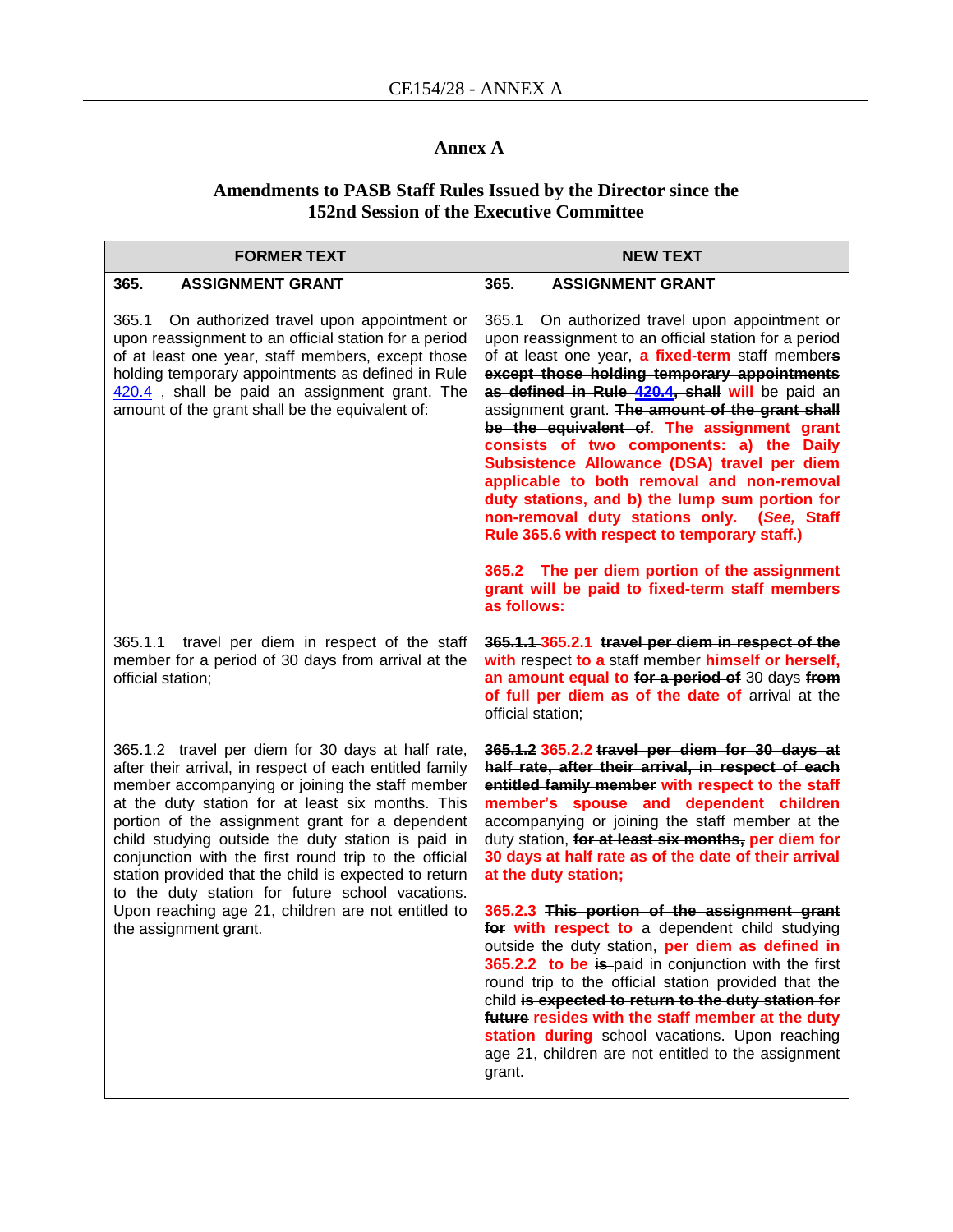| <b>FORMER TEXT</b>                                                                                                                                                                                                                                                                                                                                                                                                                                                                                                                                                                                                                                                                                                                                            | <b>NEW TEXT</b>                                                                                                                                                                                                                                                                                                                                                                                                                                                                                                                                                                                                                                                                                                                                                                                                                                                                                                                                                                                                                                                                                                                                                                     |  |  |  |  |
|---------------------------------------------------------------------------------------------------------------------------------------------------------------------------------------------------------------------------------------------------------------------------------------------------------------------------------------------------------------------------------------------------------------------------------------------------------------------------------------------------------------------------------------------------------------------------------------------------------------------------------------------------------------------------------------------------------------------------------------------------------------|-------------------------------------------------------------------------------------------------------------------------------------------------------------------------------------------------------------------------------------------------------------------------------------------------------------------------------------------------------------------------------------------------------------------------------------------------------------------------------------------------------------------------------------------------------------------------------------------------------------------------------------------------------------------------------------------------------------------------------------------------------------------------------------------------------------------------------------------------------------------------------------------------------------------------------------------------------------------------------------------------------------------------------------------------------------------------------------------------------------------------------------------------------------------------------------|--|--|--|--|
| 365.2 No assignment grant shall be paid for<br>children born, or for any other dependent acquired,<br>after the arrival of the staff member at the official<br>station.                                                                                                                                                                                                                                                                                                                                                                                                                                                                                                                                                                                       | [This text has been moved to Staff Rule 365.5]                                                                                                                                                                                                                                                                                                                                                                                                                                                                                                                                                                                                                                                                                                                                                                                                                                                                                                                                                                                                                                                                                                                                      |  |  |  |  |
| 365.3 Subject to conditions established by the<br>Bureau on the basis of conditions and procedures<br>approved by the United Nations General Assembly<br>for the United Nations System, the assignment<br>grant shall be increased by a maximum of two,<br>depending on the category of the official station,<br>whether the staff member is entitled to removal<br>under Rule 855.1, and the duration or expected<br>duration of the assignment at that official station.<br>The lump sum shall be calculated and payable on<br>the basis of the staff member's net base salary<br>and, as applicable, the post adjustment at the<br>official station to which the staff member is<br>assigned at his grade and step, and rates<br>determined by the Bureau. | 365.3 The lump sum portion of the assignment<br>grant is:<br>365.3.1<br>payable to fixed-term staff in non-<br>removal cases only, as defined in Staff Rule<br>510.2.2;<br>365.3.2 equal to one-month's net salary plus<br>the applicable post adjustment upon the staff<br>member's arrival at the official station. Subject<br>to conditions established by the Bureau on the<br>basis of conditions and procedures approved by<br>the United Nations General Assembly for the<br>United Nations System, the assignment grant shall<br>will be increased by a second lump sum if the<br>duration of the staff member's assignment<br>exceeds three years; a maximum of two,<br>depending on the category of the official<br>station, whether the staff member is entitled to<br>removal under Rule 855.1, and the duration or<br>expected duration of the assignment at that<br>official station. The lump sum shall be<br>calculated and payable on the basis of the staff<br>member's net base salary and, as applicable,<br>the post adjustment at the official station to<br>which the staff member is assigned at his grade<br>and step, and rates determined by the Bureau. |  |  |  |  |
| 365.4 If a staff member resigns from the<br>Bureau within six months of the date of his<br>appointment or reassignment, any assignment<br>grant paid under Rules 365.1 and 365.3 is<br>recoverable proportionately under conditions<br>established by the Bureau.                                                                                                                                                                                                                                                                                                                                                                                                                                                                                             | 365.4 365.3.3 recovered proportionately under<br>conditions established by the Bureau if a staff<br>member resigns from the Bureau within six months<br>of the date of his appointment or reassignment any<br>assignment grant paid under Rules 365.1 and<br>365.3 is recoverable proportionately under<br>conditions established by the Bureau.                                                                                                                                                                                                                                                                                                                                                                                                                                                                                                                                                                                                                                                                                                                                                                                                                                    |  |  |  |  |
| 365.5<br>If both spouses are staff members of<br>international organizations applying the common<br>system of salaries and allowances at the same<br>official station, the grant under Rule 365.1.1 shall<br>be payable to each staff member. The amount<br>under Rule 365.1.2 shall be payable to the staff<br>member in respect of whom the child is<br>recognized as a dependent, whereas the amount<br>under Rule 365.3 shall be payable to the spouse<br>whose entitlement yields the higher amount.                                                                                                                                                                                                                                                     | 365.5-365.4 If both spouses are staff members of<br>international organizations applying the common<br>system of salaries and allowances at the same<br>official station, the grant under Rule 365.1.1 shall<br>be payable to each staff member. The amount<br>under Rule 365.1.2 shall be payable each staff<br>member will receive the per diem portion of the<br>assignment grant specified under Staff Rule<br>365.2.1. With respect to the per diem portion of<br>the assignment grant payable under Staff<br>Rules 365.2.2 and 365.2.3, payment will be<br>made to the staff member in respect of whom the a                                                                                                                                                                                                                                                                                                                                                                                                                                                                                                                                                                  |  |  |  |  |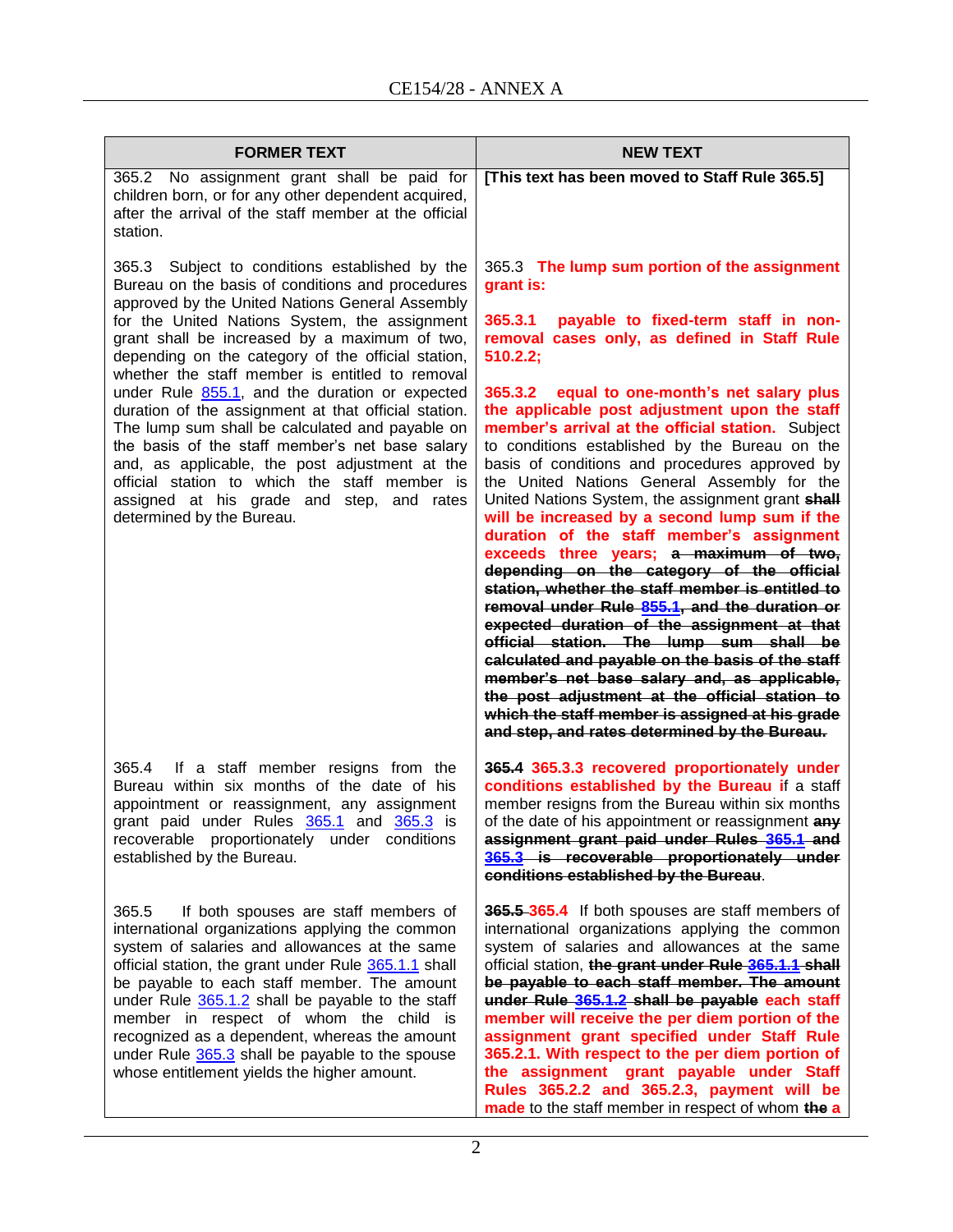| <b>FORMER TEXT</b>                                                                                                                                                                                                           | <b>NEW TEXT</b>                                                                                                                                                                                                                                                                                                                                                                                                                                                                                          |  |  |  |  |  |
|------------------------------------------------------------------------------------------------------------------------------------------------------------------------------------------------------------------------------|----------------------------------------------------------------------------------------------------------------------------------------------------------------------------------------------------------------------------------------------------------------------------------------------------------------------------------------------------------------------------------------------------------------------------------------------------------------------------------------------------------|--|--|--|--|--|
|                                                                                                                                                                                                                              | child is recognized has been recognized by the<br>Organization as a dependent. whereas the<br>amount under Rule 365.3 shall be payable The<br>lump sum portion of the assignment grant<br>payable under Rule 365.3 will be paid to the<br>spouse whose entitlement yields the higher<br>amount.                                                                                                                                                                                                          |  |  |  |  |  |
|                                                                                                                                                                                                                              | 365.2 365.5 No assignment grant shall The DSA<br>assignment grant will not be paid:                                                                                                                                                                                                                                                                                                                                                                                                                      |  |  |  |  |  |
|                                                                                                                                                                                                                              | 365.5.1 for children born, or for any other<br>dependent acquired, after the arrival of the staff<br>member at the <b>official duty</b> station;                                                                                                                                                                                                                                                                                                                                                         |  |  |  |  |  |
|                                                                                                                                                                                                                              | 365.5.2 to a staff member who is separated<br>from service and subsequently offered a new<br>appoinment at the same duty station within one<br>year.                                                                                                                                                                                                                                                                                                                                                     |  |  |  |  |  |
| 365.6 On authorized travel upon appointment a<br>staff member holding a temporary appointment<br>shall be paid travel per diem in respect of himself<br>or herself for a period of up to 30 days from his or<br>her arrival. | 365.6 On authorized travel upon appointment, a<br>staff member holding a temporary appointment<br>shall-will be paid per diem in respect of himself<br>or herself the per diem portion of the<br>assignment grant only with respect of himself<br>or herself, in accordance with Staff Rule<br>365.2.1. Temporary staff are not eligible to<br>receive the lump sum portion of the assignment<br>grant. Any payment made under Staff Rule<br>365.2.1 may not be inconsistent with Staff Rule<br>365.5.2. |  |  |  |  |  |
| 375. END-OF-SERVICE GRANT                                                                                                                                                                                                    | 375. END-OF-SERVICE GRANT                                                                                                                                                                                                                                                                                                                                                                                                                                                                                |  |  |  |  |  |
| 375.1 Staff members holding a fixed-term<br>appointment shall be entitled to a grant based on<br>their years of service if:                                                                                                  | 375.1 Staff members holding a fixed-term<br>appointment, shall including staff members in<br>posts of limited duration with five or more years<br>of service, will be entitled to a grant based on their<br>years of service if provided that:                                                                                                                                                                                                                                                           |  |  |  |  |  |
| 375.1.1<br>their appointment is not renewed after<br>completing five years of continuous qualifying<br>service;                                                                                                              | 375.1.1 their appointment is not renewed after<br>completing five years of continuous qualifying<br>service;                                                                                                                                                                                                                                                                                                                                                                                             |  |  |  |  |  |
| 375.1.2 they did not receive or decline an offer of<br>renewal of appointment;                                                                                                                                               | 375.1.2 they did not receive or decline an offer of<br>renewal of appointment;                                                                                                                                                                                                                                                                                                                                                                                                                           |  |  |  |  |  |
| 375.1.3 the staff member has not reached the<br>statutory age of retirement as defined under Rule<br>$1020.1$ ; and                                                                                                          | 375.1.3 the staff member has not reached<br>the<br>statutory age of retirement as defined under Rule<br>$1020.1$ ; and                                                                                                                                                                                                                                                                                                                                                                                   |  |  |  |  |  |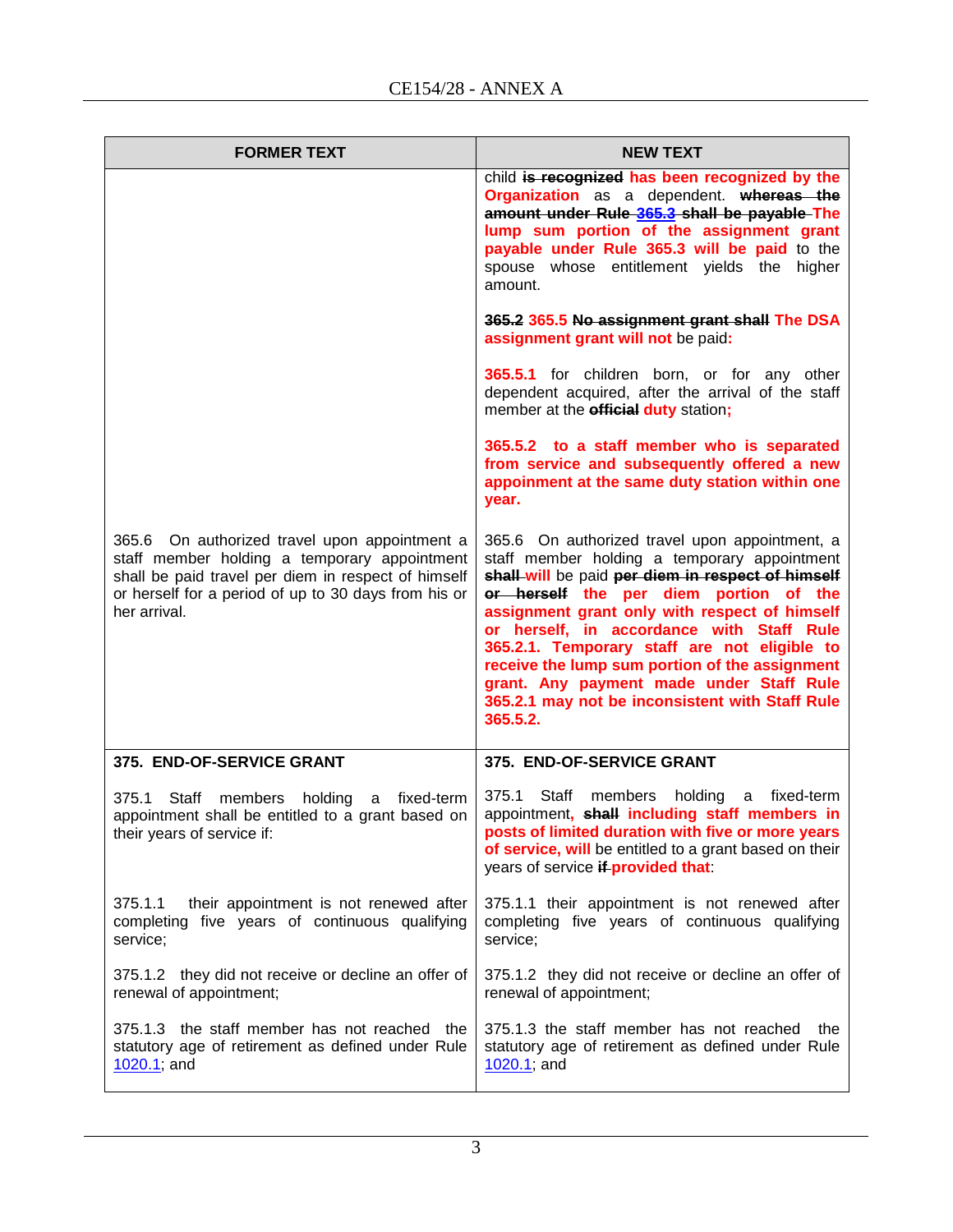| <b>FORMER TEXT</b>                                                                                                                                                                                                                                                                                                                                                                                                                                                                          | <b>NEW TEXT</b>                                                                                                                                                                                                                                                                                                                                                                                                                                                                                                                   |  |  |  |  |  |
|---------------------------------------------------------------------------------------------------------------------------------------------------------------------------------------------------------------------------------------------------------------------------------------------------------------------------------------------------------------------------------------------------------------------------------------------------------------------------------------------|-----------------------------------------------------------------------------------------------------------------------------------------------------------------------------------------------------------------------------------------------------------------------------------------------------------------------------------------------------------------------------------------------------------------------------------------------------------------------------------------------------------------------------------|--|--|--|--|--|
| 375.1.4 the staff member's performance has been<br>certified as being satisfactory.                                                                                                                                                                                                                                                                                                                                                                                                         | 375.1.4 the staff member's performance has been<br>certified as being satisfactory.<br>555.<br>WITHIN-GRADE INCREASE BASED ON<br><b>MERIT OR SERVICE TIME</b><br><b>555.1</b> A staff member holding a fixed-term or<br>service appointment whose performance has been<br>especially meritorious beyond that which may                                                                                                                                                                                                            |  |  |  |  |  |
| <b>WITHIN-GRADE INCREASE BASED ON</b><br>555.<br><b>MERIT OR SERVICE TIME</b>                                                                                                                                                                                                                                                                                                                                                                                                               |                                                                                                                                                                                                                                                                                                                                                                                                                                                                                                                                   |  |  |  |  |  |
| 555.1 A staff member holding a fixed-term or<br>service appointment whose performance has been<br>especially meritorious beyond that which may<br>reasonably be expected of a normally well-qualified<br>staff member, and whose conduct has been<br>satisfactory, may be granted one extra within grade<br>step or exceptionally two, up to the normal<br>maximum step in the grade. Such increase shall<br>not affect the staff member's eligibility for regular<br>with-grade increases. | reasonably be expected of a normally well-qualified<br>staff member, and whose conduct has been<br>satisfactory, may be granted one extra within grade<br>step or exceptionally two, up to the normal<br>maximum step in the grade. Such increase shall<br>not affect the staff member's eligibility for regular<br>with-grade increases.                                                                                                                                                                                         |  |  |  |  |  |
| 555.2 After 1 February 1994, a staff member<br>holding a fixed-term or service appointment may<br>qualify, on a one time basis, for a within-grade<br>increase based on years of service if he or she:                                                                                                                                                                                                                                                                                      | 555.2 After 1 February 1994, a staff member<br>holding a fixed-term or service appointment<br>may qualify, on a one time basis, for a within-<br>grade increase based on years of service if he<br>or she:                                                                                                                                                                                                                                                                                                                        |  |  |  |  |  |
| 555.2.1 commenced service with the Bureau prior<br>to 1 March 1993;                                                                                                                                                                                                                                                                                                                                                                                                                         | 555.2.1 commenced service with the Bureau<br>prior to 1 March 1993;                                                                                                                                                                                                                                                                                                                                                                                                                                                               |  |  |  |  |  |
| 555.2.2 has performed satisfactorily; and                                                                                                                                                                                                                                                                                                                                                                                                                                                   | 555.2.2 has performed satisfactorily; and                                                                                                                                                                                                                                                                                                                                                                                                                                                                                         |  |  |  |  |  |
| 555.2.3 has completed either 20, 25 or 30 years of<br>uninterrupted service. Service time with the World<br>Health Organization shall be included if credited<br>under Rule 480.1.4.                                                                                                                                                                                                                                                                                                        | 555.2.3 has completed either 20, 25 or 30 years<br>of uninterrupted service. Service time with the<br>World Health Organization shall be included if<br>credited under Rule 480.1.4.                                                                                                                                                                                                                                                                                                                                              |  |  |  |  |  |
| 765.<br><b>ADOPTION LEAVE</b>                                                                                                                                                                                                                                                                                                                                                                                                                                                               | 765.<br><b>ADOPTION LEAVE</b>                                                                                                                                                                                                                                                                                                                                                                                                                                                                                                     |  |  |  |  |  |
| Subject to conditions established by the Bureau,<br>and upon presentation of satisfactory evidence of<br>the adoption of a child, a staff member shall be<br>entitled to adoption leave for a total period of eight<br>weeks.                                                                                                                                                                                                                                                               | 765.1<br>Subject to conditions established by the<br>Bureau, and upon presentation of satisfactory<br>evidence of the adoption of a child, staff members<br>holding fixed-term appointments, as defined in<br>Staff Rule 420.3, or service appointments as<br>defined in Staff Rule 420.2, shall be entitled to<br>adoption leave for a total period of eight weeks.<br>765.2<br><b>Staff</b><br>members<br>holding<br>temporary<br>appointments, as defined in Rule 420.4, shall be<br>entitled to four weeks of adoption leave. |  |  |  |  |  |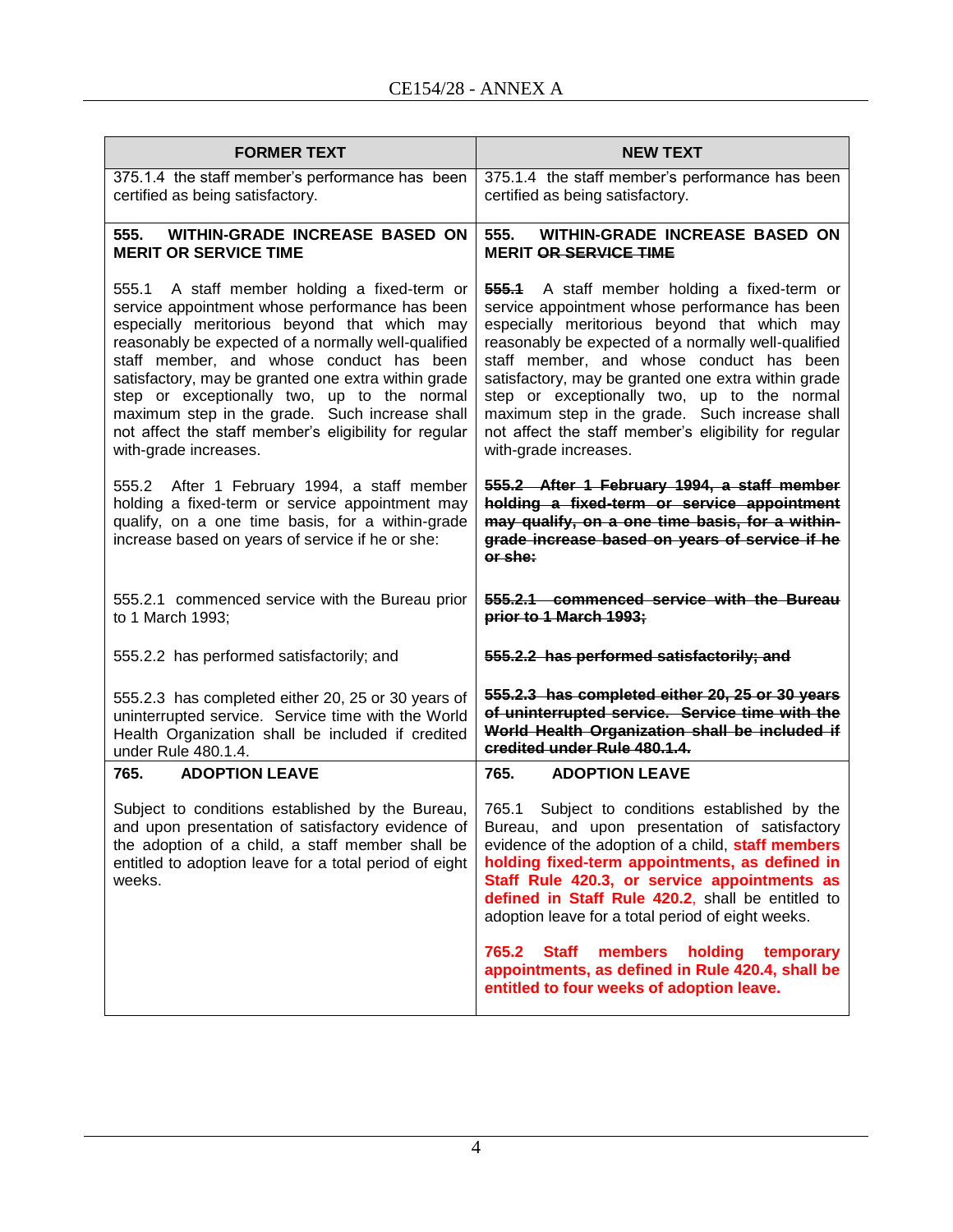## **PROPOSED AMENDMENTS TO THE STAFF RULES OF THE PAN AMERICAN SANITARY BUREAU\***

#### **365. ASSIGNMENT GRANT**

 $\overline{\phantom{a}}$ 

365.1 On authorized travel upon appointment or upon reassignment to an official station for a period of at least one year, a fixed-term staff member will be paid an assignment grant. The assignment grant consists of two components: *a)* the Daily Subsistence Allowance (DSA) travel per diem applicable to both removal and non-removal duty stations, and *b)* the lump sum portion for non-removal duty stations only. (*See,* Staff Rule 365.6 with respect to temporary staff.)

365.2 The per diem portion of the assignment grant will be paid to fixed-term staff members as follows:

365.2.1 with respect to a staff member himself or herself, an amount equal to 30 days of full per diem as of the date of arrival at the official station;

365.2.2 with respect to the staff member's spouse and dependent children accompanying or joining the staff member at the duty station, per diem for 30 days at half rate as of the date of their arrival at the duty station;

365.2.3 with respect to a dependent child studying outside the duty station, per diem as defined in 365.2.2 to be paid in conjunction with the first round trip to the official station provided that the child resides with the staff member at the duty station during school vacations. Upon reaching age 21, children are not entitled to the assignment grant.

365.3 The lump sum portion of the assignment grant is:

365.3.1 payable to fixed-term staff in non-removal cases only, as defined in Staff Rule 510.2.2;

365.3.2 equal to one-month's net salary plus the applicable post adjustment upon the staff member's arrival at the official station. Subject to conditions established by the Bureau on the basis of conditions and procedures approved by the United Nations General Assembly for the United Nations System, the assignment grant will be increased by a second lump sum if the duration of the staff member's assignment exceeds three years;

365.3.3 recovered proportionately under conditions established by the Bureau if a staff member resigns from the Bureau within six months of the date of his appointment or reassignment.

365.4 If both spouses are staff members of international organizations applying the common system of salaries and allowances at the same official station, each staff member will receive the per diem portion of the assignment grant specified under Staff Rule 365.2.1. With respect to the per diem portion of the assignment grant payable under Staff Rules 365.2.2 and 365.2.3, payment will be made to the staff member in respect of whom a child has been recognized by the Organization as a dependent. The lump sum portion of the assignment grant payable under Rule 365.3 will be paid to the spouse whose entitlement yields the higher amount.

<sup>\*</sup> This table presents the clean version of the proposed amendments of the Staff Rules in order to facilitate Member States' review.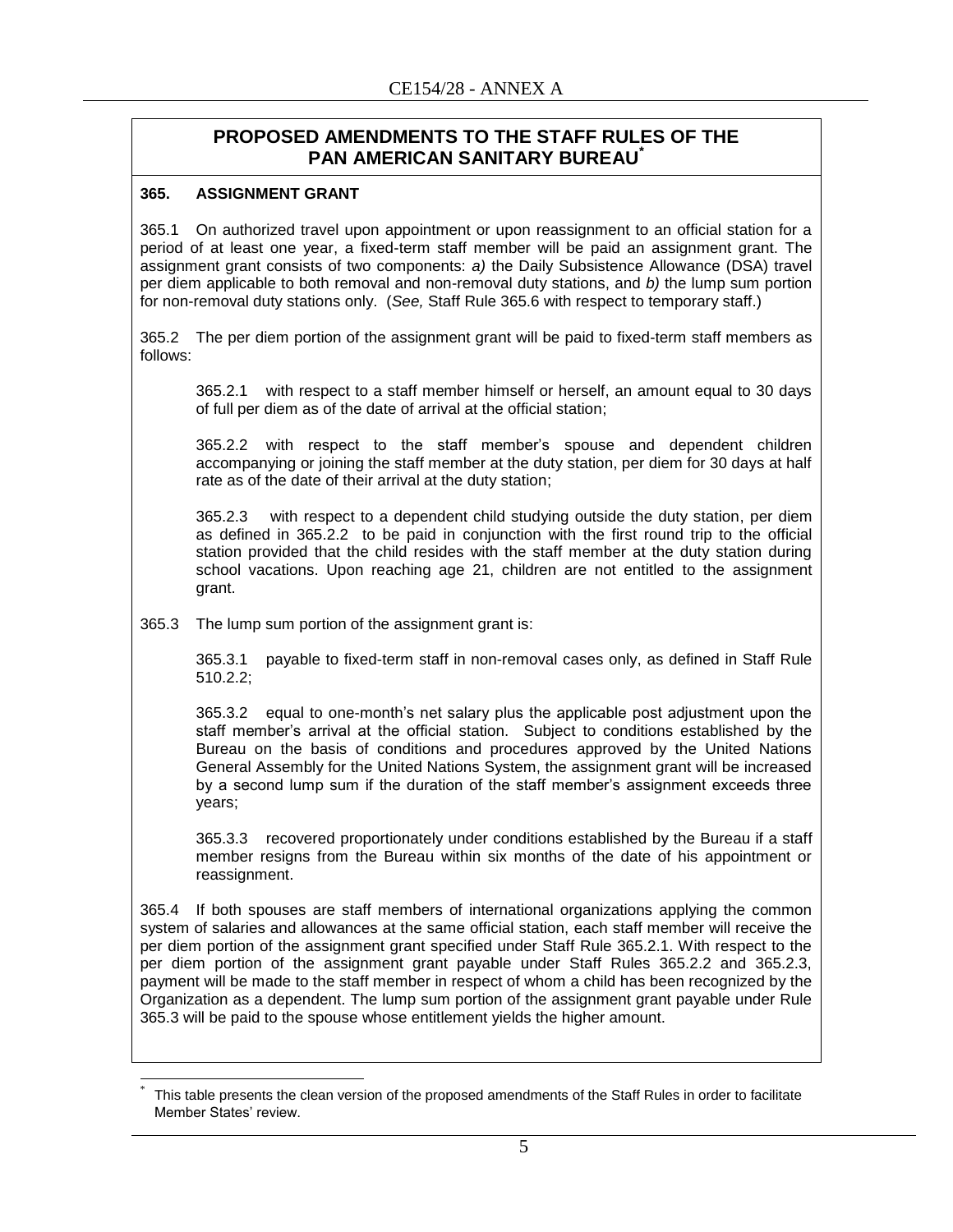365.5 The DSA assignment grant will not be paid:

365.5.1 for children born, or for any other dependent acquired, after the arrival of the staff member at the duty station;

365.5.2 to a staff member who is separated from service and subsequently offered a new appointment at the same duty station within one year.

365.6 On authorized travel upon appointment, a staff member holding a temporary appointment will be paid the per diem portion of the assignment grant only with respect of himself or herself, in accordance with Staff Rule 365.2.1. Temporary staff are not eligible to receive the lump sum portion of the assignment grant. Any payment made under Staff Rule 365.2.1 may not be inconsistent with Staff Rule 365.5.2.

#### **375. END-OF-SERVICE GRANT**

375.1 Staff members holding a fixed-term appointment, including staff members in posts of limited duration with five or more years of service, will be entitled to a grant based on their years of service provided that:

375.1.1 their appointment is not renewed after completing five years of continuous qualifying service;

375.1.2 they did not receive or decline an offer of renewal of appointment;

375.1.3 the staff member has not reached the statutory age of retirement as defined under Rule [1020.1;](file:///G:/Staff%20Rules/2013_July/2013%20English%20doc,%20Jul13.doc%23Rules1020_1) and

375.1.4 the staff member's performance has been certified as being satisfactory.

#### **555. WITHIN-GRADE INCREASE BASED ON MERIT**

A staff member holding a fixed-term or service appointment whose performance has been especially meritorious beyond that which may reasonably be expected of a normally well-qualified staff member, and whose conduct has been satisfactory, may be granted one extra within grade step or exceptionally two, up to the normal maximum step in the grade. Such increase shall not affect the staff member's eligibility for regular with-grade increases.

#### **765. ADOPTION LEAVE**

765.1 Subject to conditions established by the Bureau, and upon presentation of satisfactory evidence of the adoption of a child, staff members holding fixed-term appointments, as defined in Staff Rule 420.3, or service appointments as defined in Staff Rule 420.2, shall be entitled to adoption leave for a total period of eight weeks.

765.2 Staff members holding temporary appointments, as defined in Rule 420.4, shall be entitled to four weeks of adoption leave.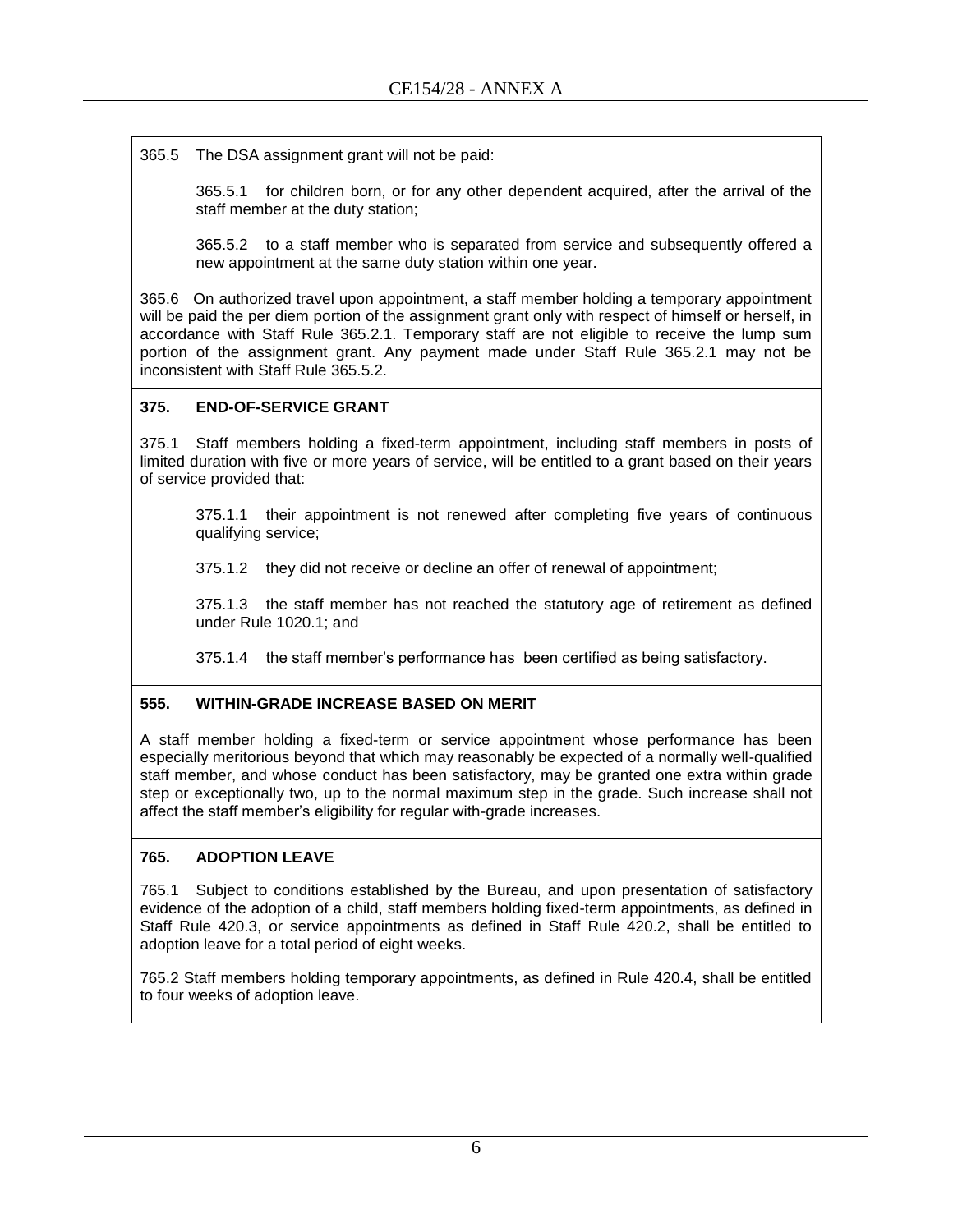#### **Annex B**

## **Appendix 1 Salary Scale for the Professional and Higher Categories Showing Annual Gross Salaries and Net Equivalents after Application of Staff Assessment**

#### **Effective 1 January 2014 (in U.S. Dollars)**

|       |       | STEPS            |         |         |             |                  |         |            |         |         |                  |         |         |         |         |         |
|-------|-------|------------------|---------|---------|-------------|------------------|---------|------------|---------|---------|------------------|---------|---------|---------|---------|---------|
| Level |       | $\boldsymbol{I}$ | I       | III     | ${\cal IV}$ | $\boldsymbol{V}$ | VI      | <b>VII</b> | VIII    | $I\!X$  | $\boldsymbol{X}$ | XI      | XII     | XIII    | XIV     | XV      |
|       |       |                  | $\ast$  | $\ast$  | $\ast$      | $\ast$           | $\ast$  |            |         |         |                  |         |         |         |         |         |
| $D-2$ | Gross | 141 519          | 144 521 | 147 523 | 150 549     | 153 680          | 156 810 |            |         |         |                  |         |         |         |         |         |
|       | Net D | 112 309          | 114 500 | 116 692 | 118 884     | 121 076          | 123 267 |            |         |         |                  |         |         |         |         |         |
|       | Net S | 103 177          | 105 026 | 106 869 | 108 706     | 110 539          | 112 360 |            |         |         |                  |         |         |         |         |         |
|       |       |                  |         |         |             | $\ast$           | $\ast$  | $\ast$     | $\ast$  | $\ast$  |                  |         |         |         |         |         |
| $D-1$ | Gross | 129 315          | 131 952 | 134 582 | 137 219     | 139 858          | 142 490 | 145 129    | 147763  | 150 414 |                  |         |         |         |         |         |
|       | Net D | 103 400          | 105 325 | 107 245 | 109 170     | 111 096          | 113 018 | 114 944    | 116 867 | 118790  |                  |         |         |         |         |         |
|       | Net S | 95 575           | 97 246  | 98 916  | 100 579     | 102 241          | 103 899 | 105 549    | 107 199 | 108 844 |                  |         |         |         |         |         |
|       |       |                  |         |         |             |                  |         |            |         |         |                  | $\ast$  | $\ast$  | $\ast$  |         |         |
| $P-5$ | Gross | 106 944          | 109 185 | 111 429 | 113 668     | 115 914          | 118 153 | 120 399    | 122 640 | 124 882 | 127 125          | 129 367 | 131 608 | 133 852 |         |         |
|       | Net D | 87 069           | 88705   | 90 343  | 91 978      | 93 617           | 95 25 2 | 96 891     | 98 527  | 100 164 | 101801           | 103 438 | 105 074 | 106 712 |         |         |
|       | Net S | 80 887           | 82 342  | 83 792  | 85 241      | 86 688           | 88 130  | 89 572     | 91 011  | 92 447  | 93 881           | 95 313  | 96 739  | 98 167  |         |         |
|       |       |                  |         |         |             |                  |         |            |         |         |                  |         |         | $\ast$  | $\ast$  | $\ast$  |
| $P-4$ | Gross | 88 108           | 90 108  | 92 106  | 94 105      | 96 106           | 98 104  | 100 114    | 102 277 | 104 441 | 106 603          | 108 770 | 110 930 | 113 095 | 115 260 | 117 425 |
|       | Net D | 72 605           | 74 185  | 75 764  | 77 343      | 78 924           | 80 502  | 82 083     | 83 662  | 85 24 2 | 86 820           | 88 402  | 89 979  | 91 559  | 93 140  | 94 720  |
|       | Net S | 67 611           | 69 049  | 70 488  | 71 920      | 73 354           | 74 787  | 76 219     | 77 647  | 79 074  | 80 502           | 81 925  | 83 349  | 84 773  | 86 193  | 87 613  |
|       |       |                  |         |         |             |                  |         |            |         |         |                  |         |         |         | $\ast$  | $\ast$  |
| $P-3$ | Gross | 72 411           | 74 262  | 76 114  | 77962       | 79815            | 81 665  | 83 514     | 85 368  | 87 218  | 89 068           | 90 922  | 92 770  | 94 623  | 96 472  | 98 322  |
|       | Net D | 60 205           | 61 667  | 63 130  | 64 590      | 66 054           | 67 515  | 68 976     | 70 441  | 71 902  | 73 364           | 74 828  | 76 288  | 77 752  | 79 213  | 80 674  |
|       | Net S | 56 198           | 57 542  | 58 889  | 60 232      | 61 579           | 62 922  | 64 265     | 65 612  | 66 955  | 68 300           | 69 640  | 70 982  | 72 319  | 73 661  | 75 001  |
|       |       |                  |         |         |             |                  |         |            |         |         |                  |         | $\ast$  |         |         |         |
| $P-2$ | Gross | 59 387           | 61 043  | 62 697  | 64 354      | 66 010           | 67 663  | 69 322     | 70 973  | 72 629  | 74 287           | 75 941  | 77 597  |         |         |         |
|       | Net D | 49 916           | 51 224  | 52 531  | 53 840      | 55 148           | 56 454  | 57 764     | 59 069  | 60 377  | 61 687           | 62 993  | 64 302  |         |         |         |
|       | Net S | 46 819           | 48 006  | 49 189  | 50 375      | 51 559           | 52745   | 53 949     | 55 151  | 56 358  | 57 561           | 58 761  | 59 968  |         |         |         |
|       |       |                  |         |         |             |                  |         |            |         |         |                  |         |         |         |         |         |
| $P-1$ | Gross | 46 487           | 47 968  | 49 442  | 50 995      | 52 582           | 54 173  | 55 766     | 57 359  | 58 946  | 60 537           |         |         |         |         |         |
|       | Net D | 39 514           | 40773   | 42 0 26 | 43 286      | 44 540           | 45 797  | 47 055     | 48 314  | 49 567  | 50 824           |         |         |         |         |         |
|       | Net S | 37 27 3          | 38 4 32 | 39 591  | 40748       | 41 906           | 43 064  | 44 222     | 45 366  | 46 504  | 47 643           |         |         |         |         |         |

 $D =$  Rate applicable to staff members with a dependent spouse or child.

 $S =$ Rate applicable to staff members with no dependent spouse or child.

**=**The normal qualifying period for in-grade movement between consecutive steps is one year except at those steps marked with an asterisk, for which a two-year period at the preceding step is required.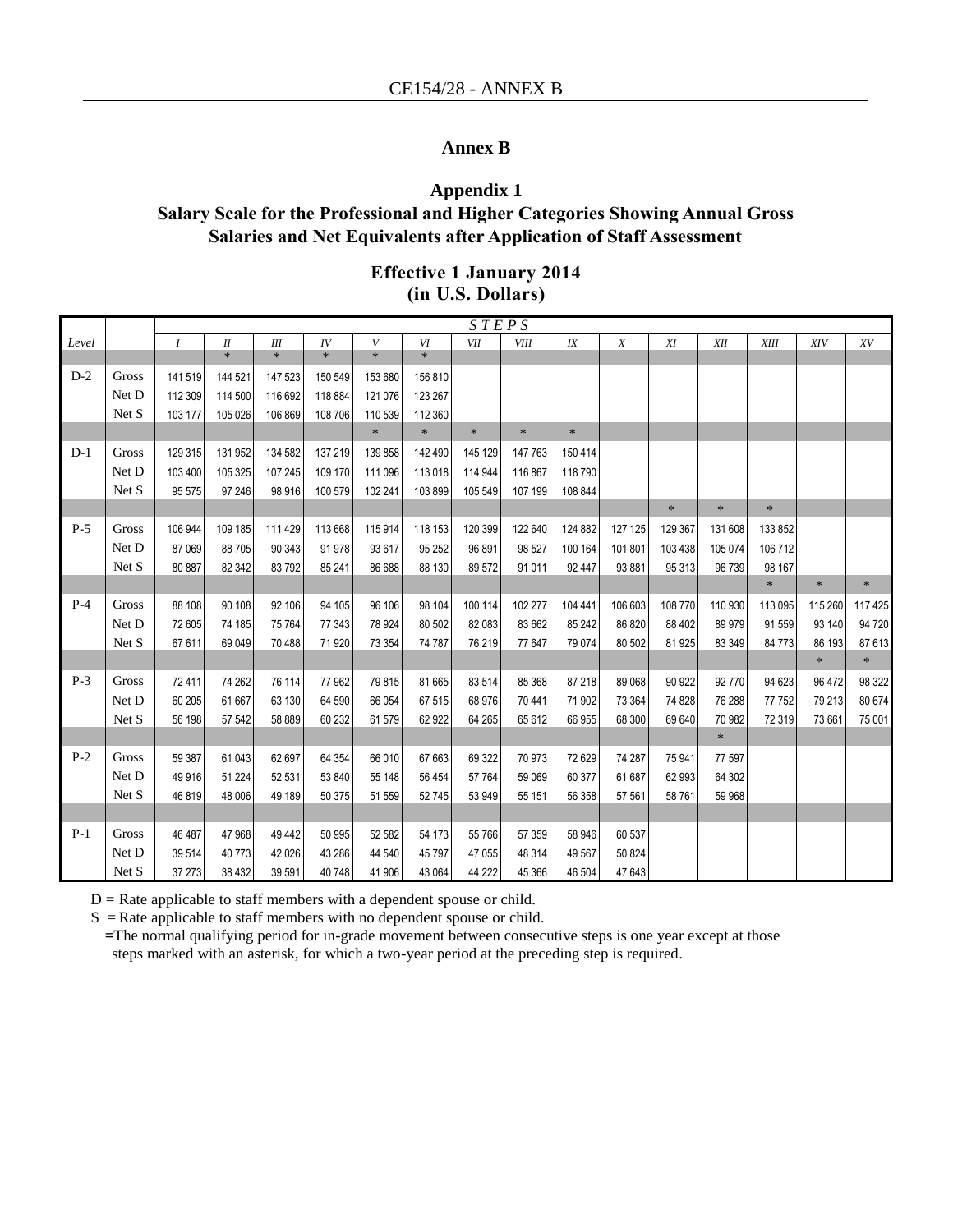#### **Annex C**

#### **Appendix 2 Education Grant Entitlements Applicable in Cases Where Educational Expenses Are Incurred in Specified Currencies and Countries (effective school year in progress 1 January 2013)**

|                                                                   | (1)                                                                                                     | (2)                                  | (3)                                              | (4)                                                                                              | (5)                                                                                       | (6)                                                                                                                              |
|-------------------------------------------------------------------|---------------------------------------------------------------------------------------------------------|--------------------------------------|--------------------------------------------------|--------------------------------------------------------------------------------------------------|-------------------------------------------------------------------------------------------|----------------------------------------------------------------------------------------------------------------------------------|
| Country/<br>currency area                                         | Maximum<br>admissible<br>educational<br>expenses<br>and<br>maximum<br>grant for<br>disabled<br>children | <b>Maximum</b><br>education<br>grant | Flat rate<br>when<br>boarding<br>not<br>provided | Additional<br>flat rate for<br>boarding (for<br>staff serving<br>at designated<br>duty stations) | <b>Maximum</b><br>grant for staff<br>members<br>serving at<br>designated<br>duty stations | <b>Maximum</b><br>admissible<br>educational<br>expenses for<br>attendance<br>(only when<br>flat rate for<br>boarding is<br>paid) |
| Part A                                                            |                                                                                                         |                                      |                                                  |                                                                                                  |                                                                                           |                                                                                                                                  |
| Austria (Euro)                                                    | 18 240                                                                                                  | 13 680                               | 3882                                             | 5 8 2 4                                                                                          | 19 504                                                                                    | 13 064                                                                                                                           |
| Belgium <sup>1</sup> (Euro)                                       | 16 014                                                                                                  | 12 011                               | 3 6 4 7                                          | 5 4 7 0                                                                                          | 17481                                                                                     | 11 152                                                                                                                           |
| Denmark (Krone)                                                   | 122 525                                                                                                 | 91 894                               | 28 0 89                                          | 42 134                                                                                           | 134 028                                                                                   | 85 073                                                                                                                           |
| France <sup>1</sup> (Euro)                                        | 11 497                                                                                                  | 8 6 23                               | 3 1 2 7                                          | 4 691                                                                                            | 13 3 14                                                                                   | 7328                                                                                                                             |
| Germany (Euro)                                                    | 20 130                                                                                                  | 15 0 98                              | 4 3 2 2                                          | 6484                                                                                             | 21 5 8 2                                                                                  | 14 3 68                                                                                                                          |
| Ireland (Euro)                                                    | 17045                                                                                                   | 12784                                | 3 1 4 7                                          | 4721                                                                                             | 17 505                                                                                    | 12 8 49                                                                                                                          |
| Italy (Euro)                                                      | 21 601                                                                                                  | 16 201                               | 3 2 2 3                                          | 4836                                                                                             | 21 037                                                                                    | 17 304                                                                                                                           |
| Netherlands (Euro)                                                | 18 037                                                                                                  | 13 5 28                              | 3 9 9 3                                          | 5 9 9 0                                                                                          | 19518                                                                                     | 12713                                                                                                                            |
| Spain (Euro)                                                      | 17 153                                                                                                  | 12 8 6 4                             | 3 1 9 8                                          | 4797                                                                                             | 17 661                                                                                    | 12888                                                                                                                            |
| Japan yen (yen)                                                   | 2 3 2 4 1 3 1                                                                                           | 1743098                              | 609 526                                          | 914 290                                                                                          | 2657388                                                                                   | 1 511 429                                                                                                                        |
| Sweden (krona)                                                    | 157 950                                                                                                 | 118 462                              | 26 219                                           | 39 328                                                                                           | 157 790                                                                                   | 175 641                                                                                                                          |
| Switzerland (Swiss franc)                                         | 32 932                                                                                                  | 24 699                               | 5 5 4 0                                          | 8 3 1 0                                                                                          | 33 009                                                                                    | 25 5 45                                                                                                                          |
| United Kingdom of Great                                           |                                                                                                         |                                      |                                                  |                                                                                                  |                                                                                           |                                                                                                                                  |
| <b>Britain and Northern</b>                                       | 25 8 6 4                                                                                                | 19 3 98                              | 3821                                             | 5 7 3 1                                                                                          | 25 1 29                                                                                   | 20 769                                                                                                                           |
| Ireland (pound sterling)                                          |                                                                                                         |                                      |                                                  |                                                                                                  |                                                                                           |                                                                                                                                  |
| Part B                                                            |                                                                                                         |                                      |                                                  |                                                                                                  |                                                                                           |                                                                                                                                  |
| United States dollar (outside<br>the United States of<br>America) | 21 4 28                                                                                                 | 16 071                               | 3823                                             | 5 7 3 5                                                                                          | 21 806                                                                                    | 16 331                                                                                                                           |
| Part C                                                            |                                                                                                         |                                      |                                                  |                                                                                                  |                                                                                           |                                                                                                                                  |
| United States dollar (in the<br>United States) <sup>2</sup>       | 45 5 8 6                                                                                                | 34 190                               | 6 2 6 5                                          | 9 3 9 9                                                                                          | 43 5 89                                                                                   | 37 233                                                                                                                           |

 $\overline{a}$ 

<sup>1</sup> Except for the following schools where the US\$ in the U.S. levels will be applied: *a)*. American School of Paris; *b)*. American University of Paris; *c)*. British School of Paris; *d)*. École Active Bilingue Victor Hugo; *e)*. European Management School of Lyon; *f)* International School of Paris; *g)*. Marymount School of Paris; *h)*. École Active Bilingue Jeanine Manuel; *i)*. International School of Brussels; *j)*. British School of Brussels; and *k)*. St. John's International School in Brussels.

<sup>&</sup>lt;sup>2</sup> U.S. dollar in the USA applies, as a special measure, for China, Indonesia, Hungary, Romania and Russian Federation. Effective school year in progress on 1 January 2013 special measures for Romania are discontinued. Special measures are introduced in Thailand and for the American Cooperative School in Tunis, Tunisia and the American International School of Johannesburg, South Africa.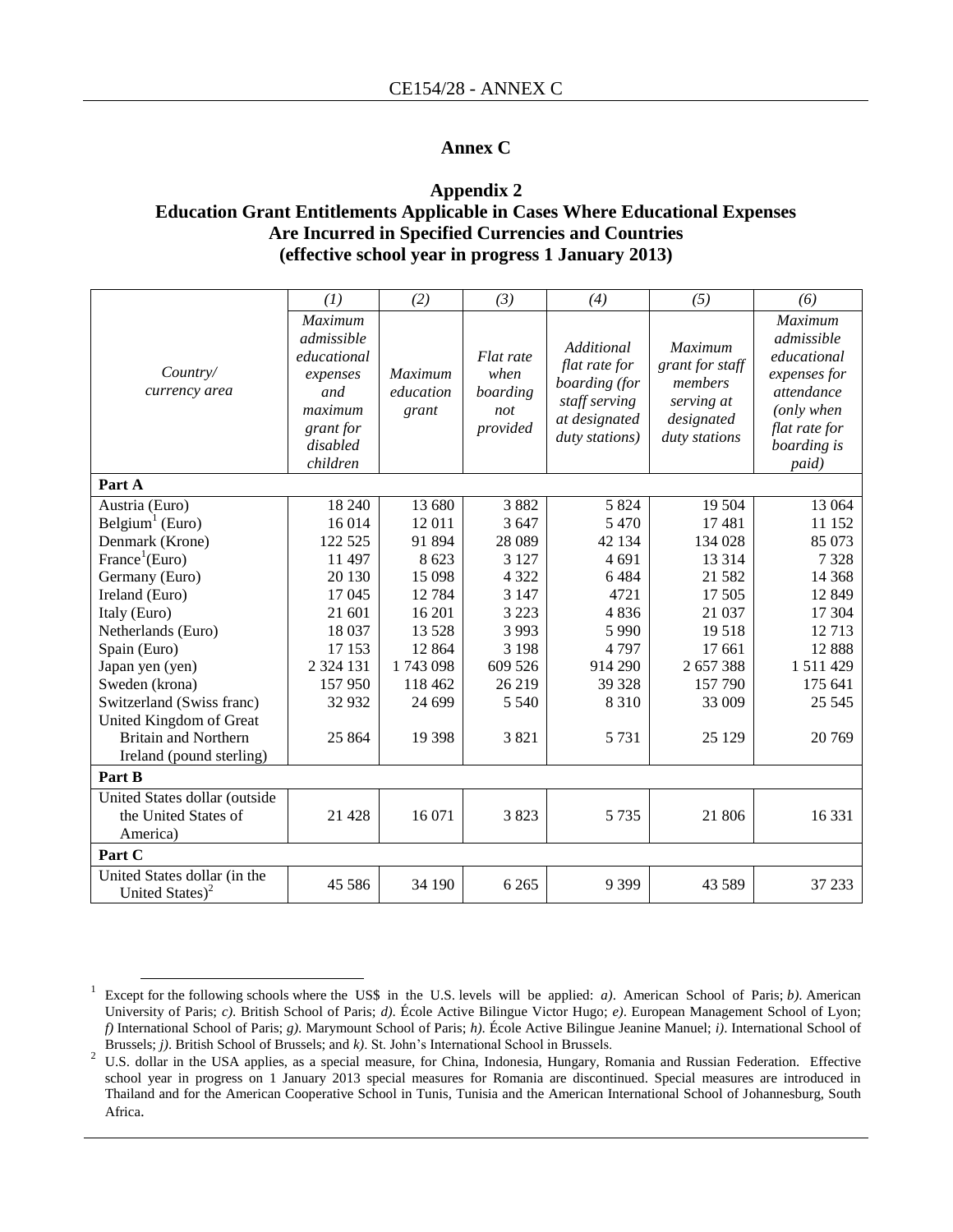



# **154th SESSION OF THE EXECUTIVE COMMITTEE**

*Washington, D.C., USA, 16-20 June 2014*

CE154/28 Annex D Original: English

## *PROPOSED RESOLUTION*

## **AMENDMENTS TO THE PASB STAFF RULES AND REGULATIONS**

## *THE 154th SESSION OF THE EXECUTIVE COMMITTEE,*

Having considered the amendments to the Staff Rules of the Pan American Sanitary Bureau submitted by the Director in the Annex to Document CE154/28;

Taking into account the actions of the Sixty-seventh World Health Assembly regarding the remuneration of the Deputy Director-General, Assistant Directors-General and Regional Directors;

Bearing in mind the provisions of Staff Rule 020 and Staff Regulation 3.1 of the Pan American Sanitary Bureau; and

Recognizing the need for uniformity in the conditions of employment of staff of the Pan American Sanitary Bureau and the World Health Organization,

## *RESOLVES:*

1. To confirm in accordance with Staff Rule 020 the Staff Rule amendments that have been made by the Director effective 1 July 2014 concerning: assignment grant, end of service grant, within-grade increase for service time, and adoption leave.

2. To establish the annual salary of the Assistant Director of the Pan American Sanitary Bureau, beginning from 1 January 2014, at \$171,007\* before staff assessment, resulting in a modified net salary of \$133,205 (dependency rate) or \$120,527 (single rate).

l

<sup>\*</sup> Unless otherwise indicated, all monetary figures in this report are expressed in United States dollars.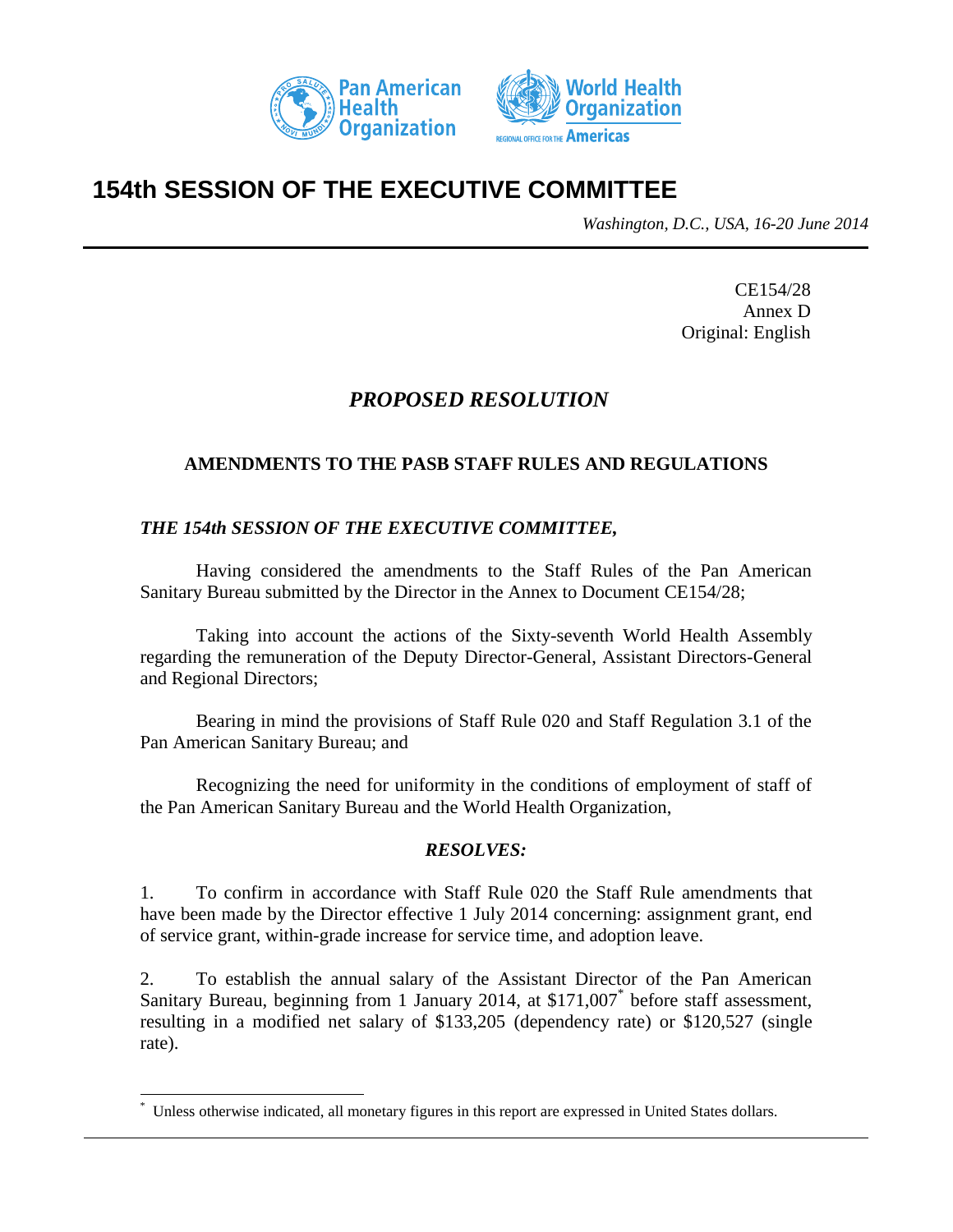3. To establish the annual salary of the Deputy Director of the Pan American Sanitary Bureau, beginning on 1 January 2014, at US\$ 172,436 before staff assessment, resulting in a modified net salary of \$134,205 (dependency rate) or \$121,527 (single rate).

4. To establish the annual salary of the Director of the Pan American Sanitary Bureau, beginning on 1 January 2014, at \$189,744 before staff assessment, resulting in a modified net salary of \$146,321 (dependency rate) or \$131,682 (single rate).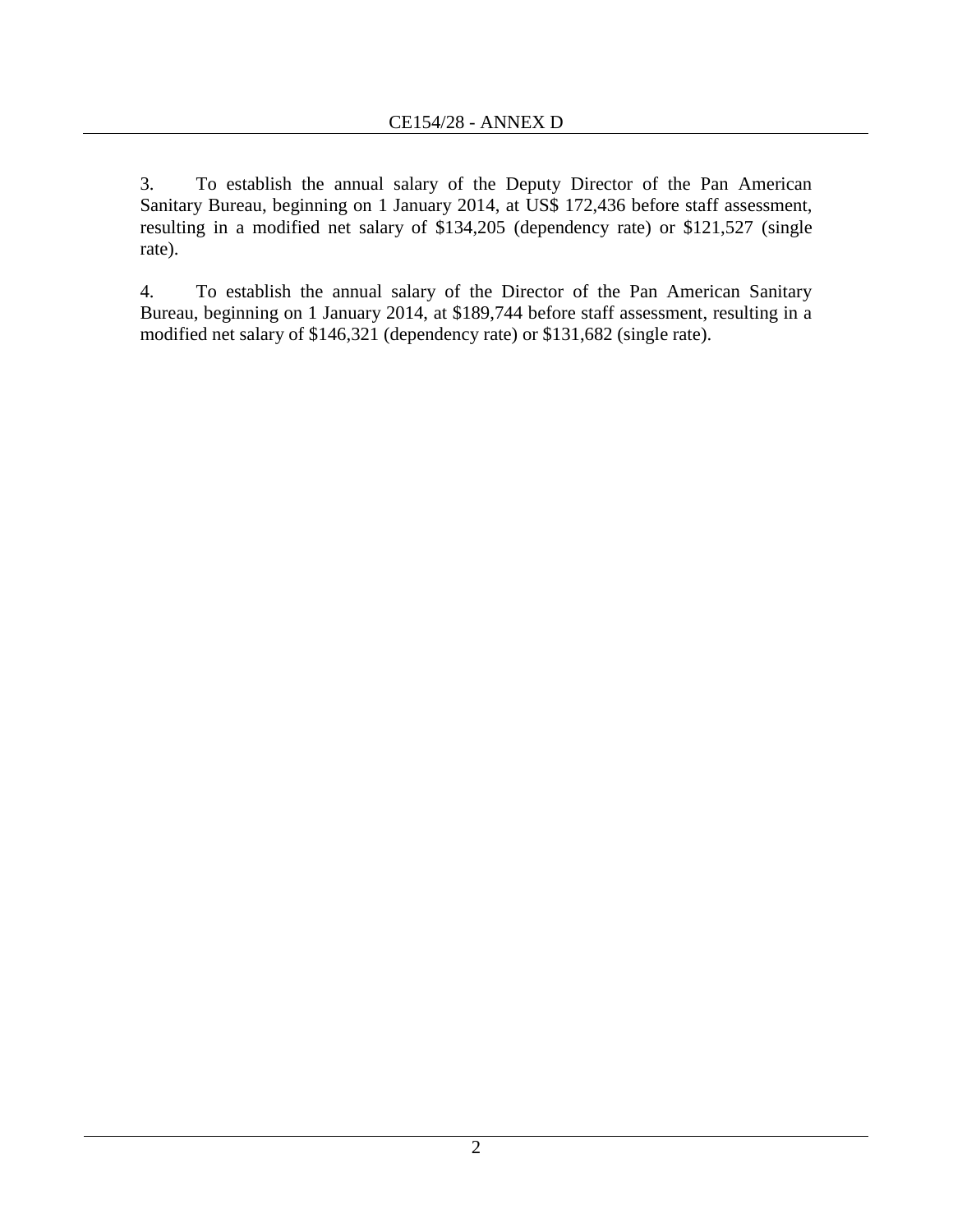



REGIONAL OFFICE FOR THE Americas

CE154/28 Annex E

## **Report on the Financial and Administrative Implications of the Proposed Resolution for PASB**

- **1. Agenda item:** 6.1 Amendments to the PASB Staff Rules and Regulations
- **2. Linkage to Program and Budget 2014-2015:**
	- **a) Categories:** 6.4 Management and Administration
	- **b) Program areas and outcomes:** Human Resources Management.

Effective management and administration across the three levels of the Organization.

#### **3. Financial implications:**

- **a) Total estimated cost for implementation over the lifecycle of the resolution (estimated to the nearest US\$ 10,000, including staff and activities):** The financial implications associated with the Commission's recommendation on an increase of the professional base/floor salary scale were estimated at US\$ 95,000 per annum, UN system-wide.
- **b) Estimated cost for the 2014-2015 biennium (estimated to the nearest US\$ 10,000, including staff and activities):** Negligible.
- **c) Of the estimated cost noted in (***b),* **what can be subsumed under existing programmed activities?** All costs are subsumed within the budgeted total costs for UN professional posts.
- **4. Administrative implications:**
	- **a) Indicate the levels of the Organization at which the work will be undertaken:** Not applicable.
	- **b) Additional staffing requirements (indicate additional required staff full-time equivalents, noting necessary skills profile):** Not applicable.
	- **c) Time frames (indicate broad time frames for the implementation and evaluation):**  Staff Rule changes would be implemented from 1 July 2014 upon approval by PAHO's 154th Session of the Executive Committee.